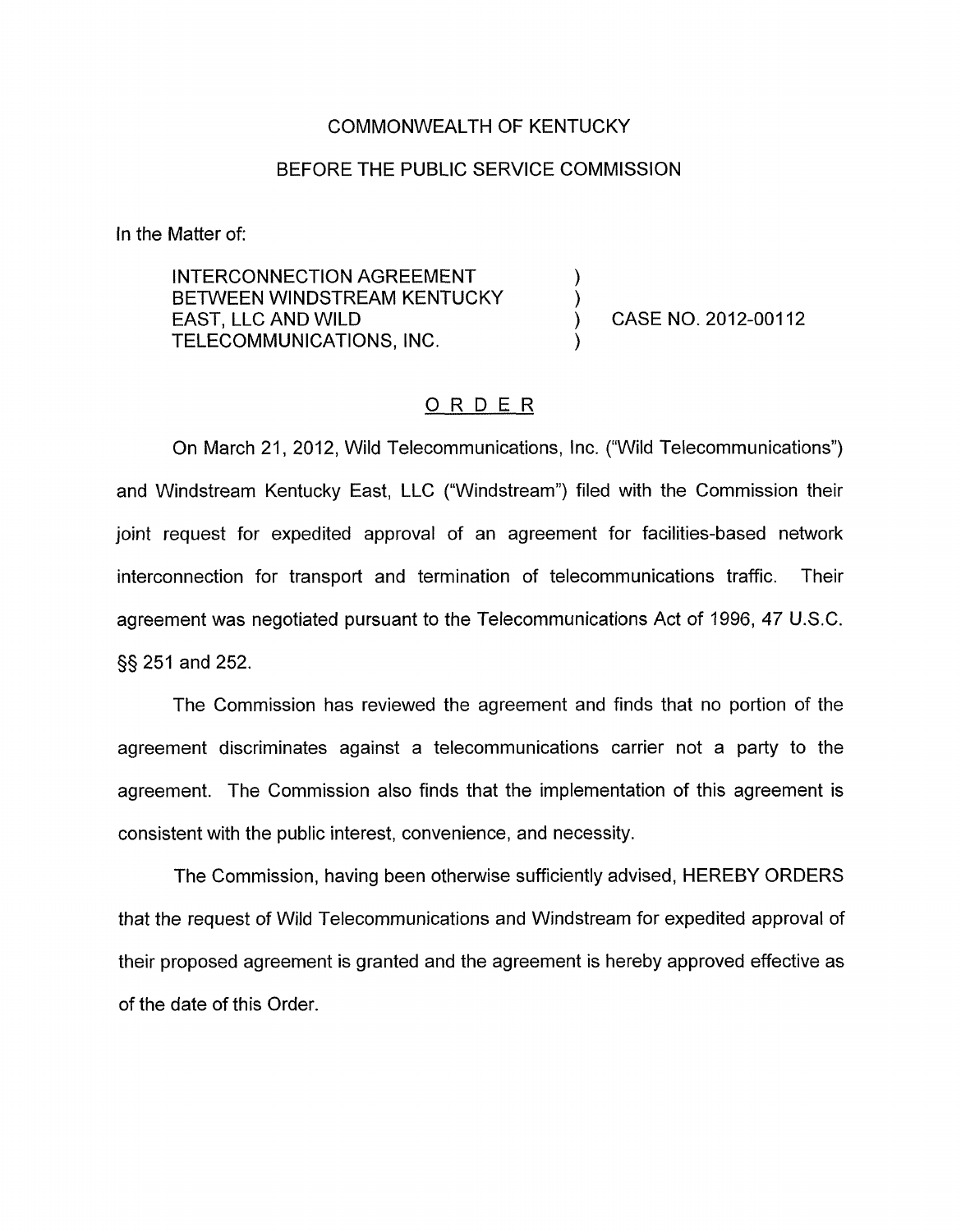By the Commission



ATTEST:

Derouen Nation (C)